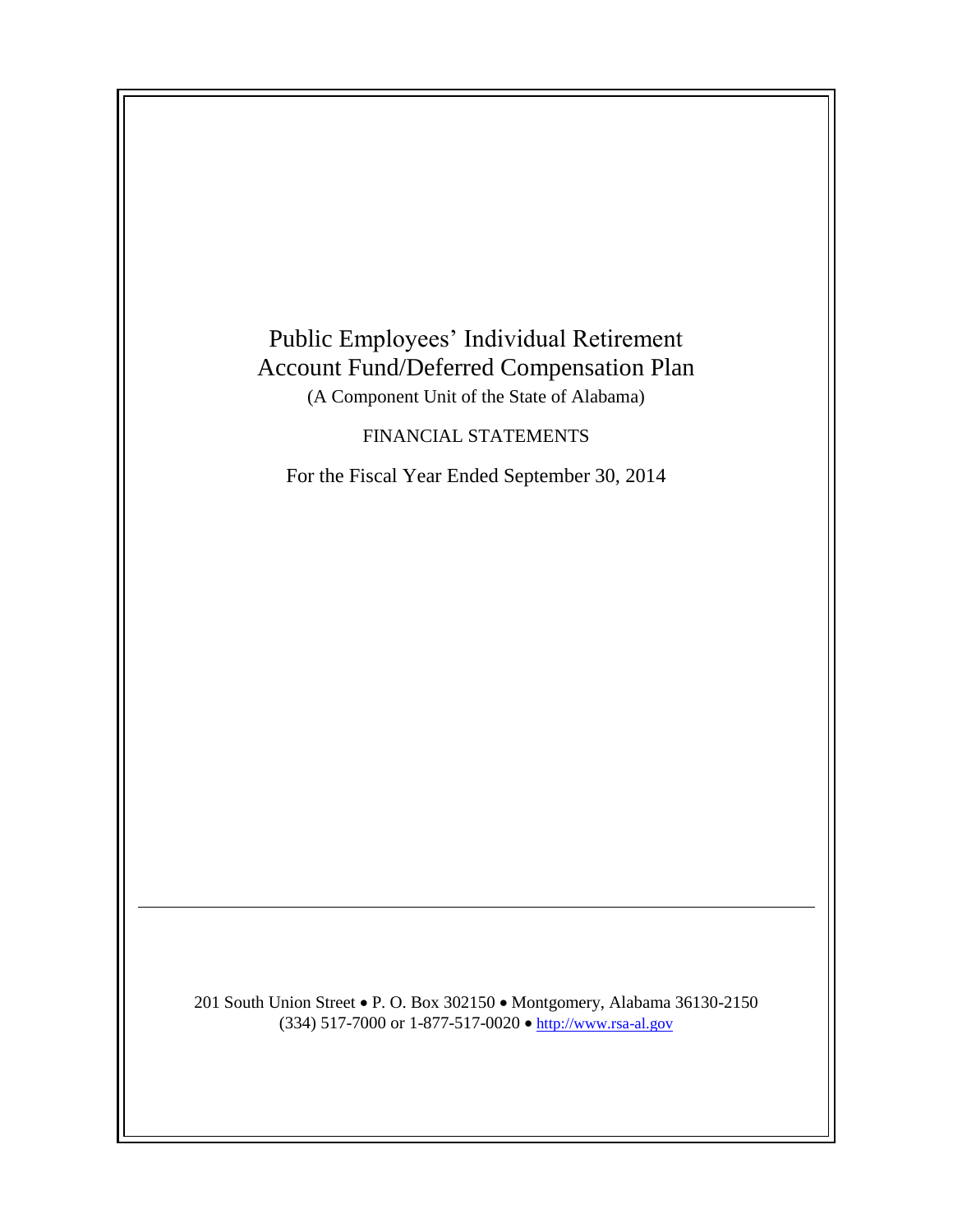### **Public Employees' Individual Retirement Account Deferred Compensation Plan Management's Discussion and Analysis September 30, 2014**

The Public Employees' Individual Retirement Account Deferred Compensation Plan (PEIRAF/DCP) operates as a deferred compensation plan as defined in Section 457 of the Internal Revenue Code of the United States. The following discussion provides an overview of the financial position and results of operation for the PEIRAF/DCP as of and for the fiscal year ended September 30, 2014. For more detailed information, please refer to the financial statements, including the *Notes to the Financial Statements*.

### **Overview of the Financial Statements**

The financial statements of the PEIRAF/DCP include the *Statement of Fiduciary Net Position* and the *Statement of Changes in Fiduciary Net Position*. The *Notes to the Financial Statements* are considered an integral part of the financial statements and should be read in conjunction with the financial statements.

The financial statements are prepared under the accrual basis of accounting using the economic resources measurement focus. Revenues are recognized when earned and expenses are recognized when incurred, regardless of when cash is received or expended. Investments are reported at fair value.

The *Statement of Fiduciary Net Position* includes all assets and liabilities of the PEIRAF/DCP and provides a snapshot of the financial position of the PEIRAF/DCP as of the fiscal year-end. Assets are reduced by liabilities resulting in the fiduciary net position restricted for the PEIRAF/DCP's members as of the fiscal year-end.

The *Statement of Changes in Fiduciary Net Position* reports all of the additions and deductions in the fiscal year for the PEIRAF/DCP. Additions are primarily comprised of member contributions and investment income. Deductions primarily consist of distributions made to participants during the fiscal year. The change in fiduciary net position plus the beginning fiduciary net position results in the fiduciary net position restricted for members at fiscal yearend.

The *Notes to the Financial Statements* include a description of the PEIRAF/DCP, a summary of significant accounting policies, and notes and disclosures regarding the PEIRAF/DCP's investments.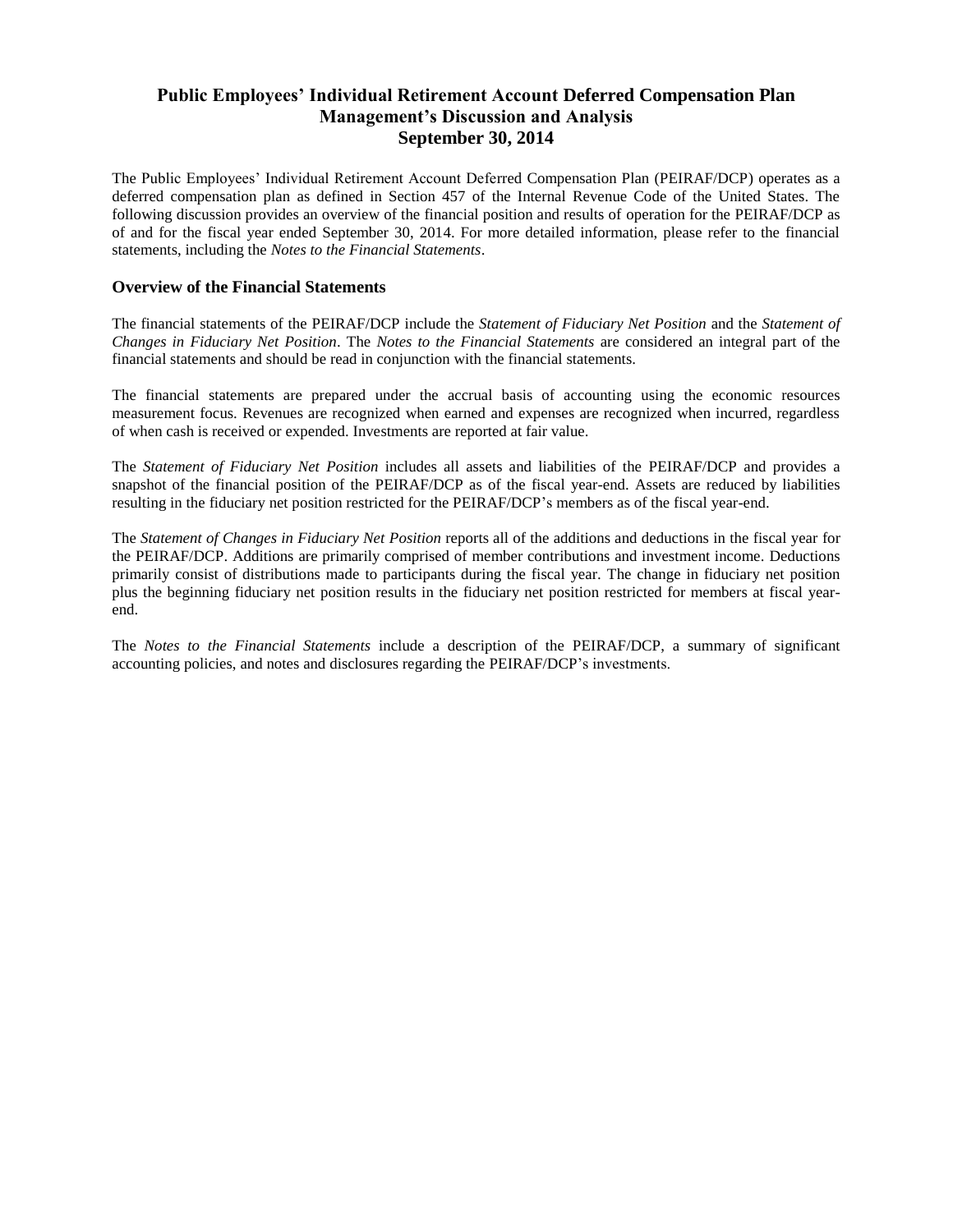Comparative financial statements for the fiscal years ended September 30, 2014 and September 30, 2013 have been included below.

|                                               | As of September 30, 2014 and 2013 |    |                 |                 |                             |
|-----------------------------------------------|-----------------------------------|----|-----------------|-----------------|-----------------------------|
|                                               | 2014                              |    | 2013            | <b>Variance</b> | $%$ Increase/<br>(Decrease) |
| Assets                                        |                                   |    |                 |                 |                             |
| Cash                                          | \$                                | 51 | \$<br>11        | \$<br>40        | 363.64                      |
| Interest and Dividends Receivable             | 9,797,893                         |    | 9,325,148       | 472,745         | 5.07                        |
| Investments                                   | 1,782,728,270                     |    | 1,654,264,118   | 128,464,152     | 7.77                        |
| <b>Invested Securities Lending Collateral</b> | 108,608,018                       |    | 173,906,490     | (65, 298, 472)  | (37.55)                     |
| <b>Total Assets</b>                           | 1,901,134,232                     |    | 1,837,495,767   | 63,638,465      | 3.46                        |
| <b>Liabilities</b>                            |                                   |    |                 |                 |                             |
| <b>Investment Purchases Payable</b>           | 2,245,073                         |    | 123,382         | 2,121,691       | 1,719.61                    |
| Securities Lending Collateral                 | 108,608,018                       |    | 173,906,490     | (65, 298, 472)  | (37.55)                     |
| <b>Total Liabilities</b>                      | 110,853,091                       |    | 174,029,872     | (63, 176, 781)  | (36.30)                     |
| <b>Net Position Restricted for Deferred</b>   |                                   |    |                 |                 |                             |
| <b>Compensation Benefits</b>                  | \$1,790,281,141                   |    | \$1,663,465,895 | \$126,815,246   | 7.62                        |

### **As of September 30, 2014 and 2013 Summary Comparative Statement of Fiduciary Net Position**

### **Summary Comparative Statement of Changes in Fiduciary Net Position**

| <b>Summary Comparative Statement of Changes in Fiduciary Net Position</b> |                   |                   |                   |                             |
|---------------------------------------------------------------------------|-------------------|-------------------|-------------------|-----------------------------|
| For the Fiscal Years Ended September 30, 2014 and 2013                    |                   |                   |                   |                             |
|                                                                           | 2014              | 2013              | <b>Variance</b>   | $%$ Increase/<br>(Decrease) |
| <b>Additions</b>                                                          |                   |                   |                   |                             |
| <b>Member Contributions</b>                                               | \$<br>141,903,626 | \$<br>145,428,181 | \$<br>(3,524,555) | (2.42)                      |
| Interest & Dividend Income                                                | 53,136,165        | 51,649,934        | 1,486,231         | 2.88                        |
| Net Increase in Fair Value of Investments                                 | 72,815,095        | 2,606,115         | 70,208,980        | 2,694.01                    |
| Net Income from Securities Lending Activities                             | 1,448,763         | 1,405,085         | 43,678            | 3.11                        |
| <b>Total Additions</b>                                                    | 269,303,649       | 201,089,315       | 68,214,334        | 33.92                       |
| <b>Deductions</b>                                                         |                   |                   |                   |                             |
| <b>Normal Distributions</b>                                               | 142,018,196       | 131,270,610       | 10,747,586        | 8.19                        |
| <b>Emergency Withdrawals</b>                                              | 470,207           | 569,384           | (99,177)          | (17.42)                     |
| <b>Total Deductions</b>                                                   | 142,488,403       | 131,839,994       | 10,648,409        | 8.08                        |
| <b>Change in Net Position</b>                                             | 126,815,246       | 69,249,321        | 57,565,925        | 83.13                       |
| <b>Net Position Restricted for Deferred</b>                               |                   |                   |                   |                             |
| <b>Compensation Benefits at Beginning of Year</b>                         | 1,663,465,895     | 1,594,216,574     | 69,249,321        | 4.34                        |
| <b>Net Position Restricted for Deferred</b>                               |                   |                   |                   |                             |
| <b>Compensation Benefits at End of Year</b>                               | \$1,790,281,141   | \$1,663,465,895   | \$126,815,246     | 7.62                        |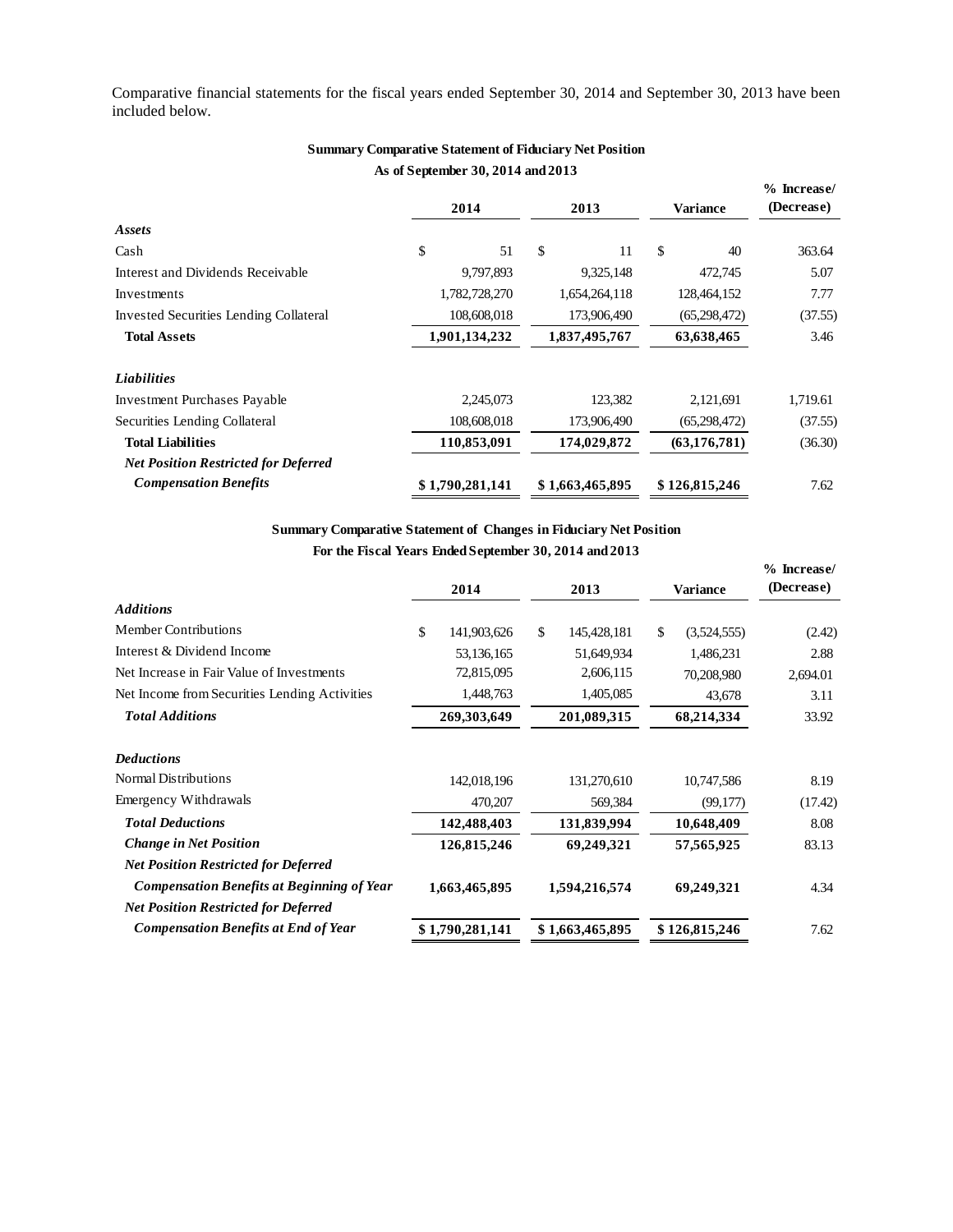### **Financial Highlights**

- > The PEIRAF/DCP's annual rate of return on investments as calculated by State Street Bank and Trust Company, the PEIRAF/DCP's investment custodian, was 4.11% for fixed securities and 19.71% for equity securities.
- $\triangleright$  Member contributions decreased slightly by (2.42)% during the fiscal year as a result of decreases in the amount of salary deferrals received during the year.
- Member distributions increased by 8.08% as a result of increases in all types of distributions: lump sum, monthly distributions and transfers out to other Section 457 plans.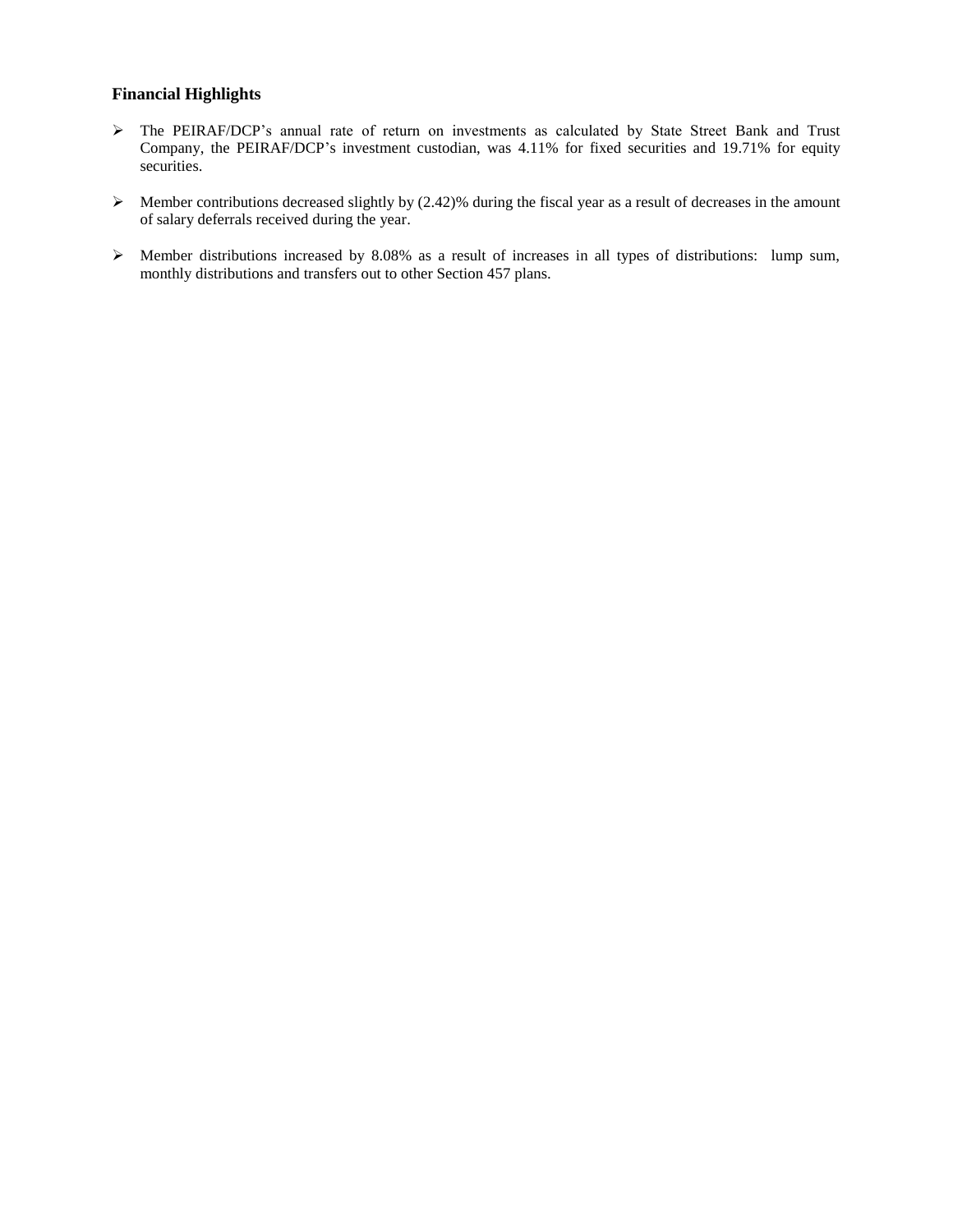## **PUBLIC EMPLOYEES' INDIVIDUAL RETIREMENT ACCOUNT FUND DEFERRED COMPENSATION PLAN Statement of Fiduciary Net Position**

# **September 30, 2014 with comparative amounts at September 30, 2013**

|                                                                   | 2014                |            | 2013 |               |
|-------------------------------------------------------------------|---------------------|------------|------|---------------|
| <b>Assets</b>                                                     |                     |            |      |               |
| Cash                                                              | \$                  | 51         | \$   | 11            |
| Interest and Dividends Receivable                                 |                     | 9,797,893  |      | 9,325,148     |
| Investments, at Fair Value (Note 2)                               |                     |            |      |               |
| <b>Commercial Paper</b>                                           |                     | 90,489,060 |      | 105,996,422   |
| <b>Money Market Funds</b>                                         |                     | 79,869,345 |      | 67,495,272    |
| U. S. Government Guaranteed Bonds                                 | 335,395,570         |            |      | 313,025,757   |
| U. S. Agency Securities                                           |                     | 91,685,825 |      | 99,946,374    |
| Mortgage-backed Securities                                        | 182,885,999         |            |      | 168,316,160   |
| Corporate Bonds                                                   | 509,854,511         |            |      | 502,441,557   |
| <b>Private Placements</b>                                         |                     | 5,745,096  |      | 31,109,735    |
| <b>Common and Preferred Stocks</b>                                | 486,802,864         |            |      | 365,932,841   |
| <b>Total Investments</b>                                          | 1,782,728,270       |            |      | 1,654,264,118 |
| <b>Invested Securities Lending Collateral</b>                     | 108,608,018         |            |      | 173,906,490   |
| <b>Total Assets</b>                                               | 1,901,134,232       |            |      | 1,837,495,767 |
| <b>Liabilities</b>                                                |                     |            |      |               |
| <b>Investment Purchases Payable</b>                               |                     | 2,245,073  |      | 123,382       |
| Securities Lending Collateral                                     | 108,608,018         |            |      | 173,906,490   |
| <b>Total Liabilities</b>                                          | 110,853,091         |            |      | 174,029,872   |
| <b>Net Position Restricted for Deferred Compensation Benefits</b> | 1,790,281,141<br>\$ |            | \$   | 1,663,465,895 |

See accompanying Notes to the Financial Statements.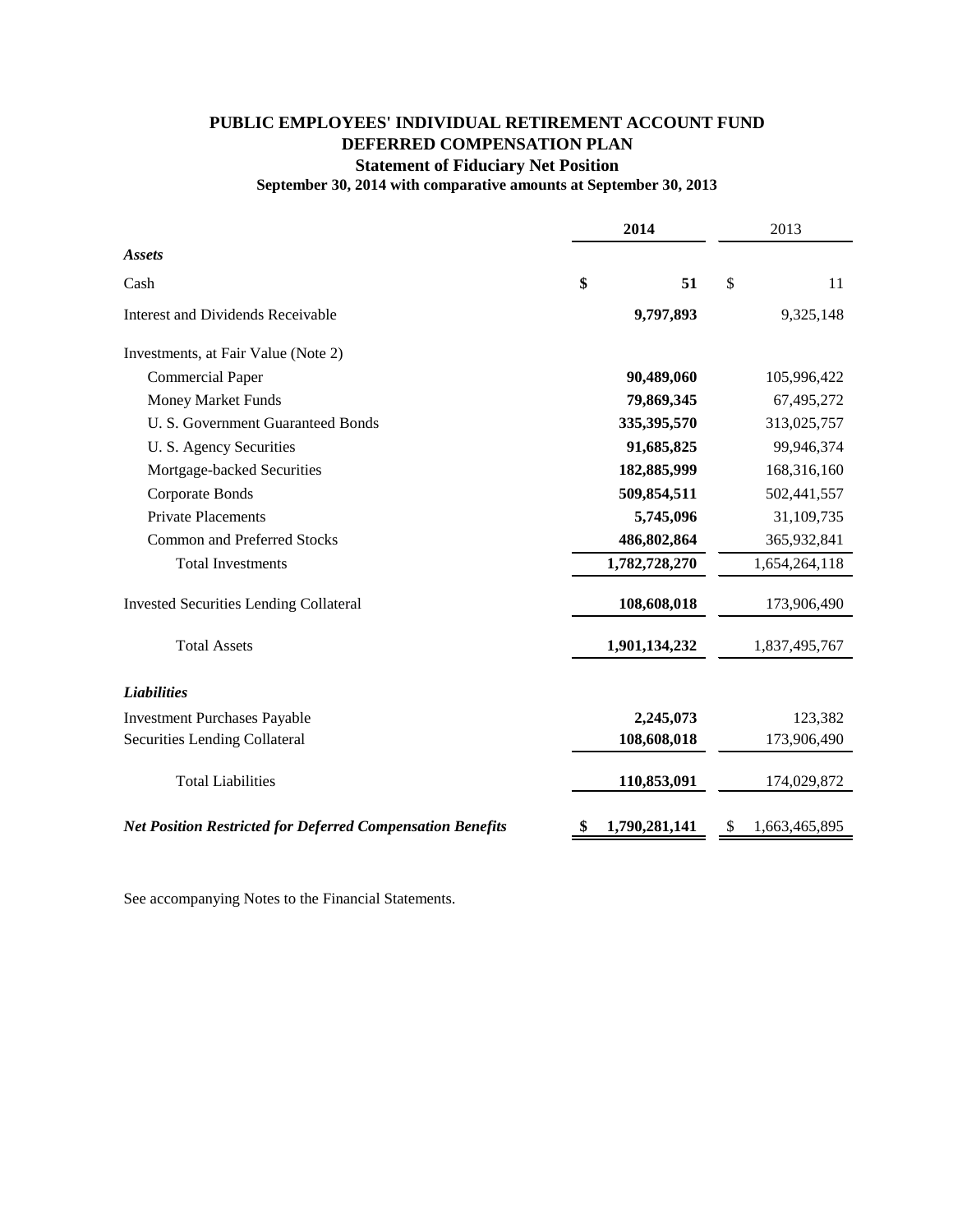### **PUBLIC EMPLOYEES' INDIVIDUAL RETIREMENT ACCOUNT FUND DEFERRED COMPENSATION PLAN Statement of Changes in Fiduciary Net Position**

### **For the Fiscal Year Ended September 30, 2014 with comparative amounts shown for 2013**

|                                                                    | 2014              | 2013                |
|--------------------------------------------------------------------|-------------------|---------------------|
| <b>Additions</b>                                                   |                   |                     |
| <b>Member Contributions</b>                                        | \$<br>141,903,626 | \$<br>145,428,181   |
| Investment Income (Note 2)                                         |                   |                     |
| <b>From Investing Activities</b>                                   |                   |                     |
| <b>Interest and Dividends</b>                                      | 53,136,165        | 51,649,934          |
| Net Increase in Fair Value of Investments                          | 72,815,095        | 2,606,115           |
| Total Investment Income from Investing Activities                  | 125,951,260       | 54,256,049          |
| From Securities Lending Activities                                 |                   |                     |
| Securities Lending Income                                          | 2,076,508         | 1,975,095           |
| Less Securities Lending Expenses:                                  |                   |                     |
| <b>Borrower Rebates</b>                                            | 16,301            | 48,976              |
| <b>Management Fees</b>                                             | 611,444           | 521,034             |
| <b>Total Securities Lending Expenses</b>                           | 627,745           | 570,010             |
| Income from Securities Lending Activities, Net                     | 1,448,763         | 1,405,085           |
| Net Investment Income                                              | 127,400,023       | 55,661,134          |
| <b>Total Additions</b>                                             | 269,303,649       | 201,089,315         |
| <b>Deductions</b>                                                  |                   |                     |
| <b>Normal Distributions</b>                                        | 142,018,196       | 131,270,610         |
| <b>Emergency Withdrawals</b>                                       | 470,207           | 569,384             |
| <b>Total Deductions</b>                                            | 142,488,403       | 131,839,994         |
|                                                                    |                   |                     |
| <b>Change in Net Position</b>                                      | 126,815,246       | 69,249,321          |
| <b>Net Position Restricted for Deferred Compensation Benefits:</b> |                   |                     |
| Beginning of Year                                                  | 1,663,465,895     | 1,594,216,574       |
| <b>End of Year</b>                                                 | 1,790,281,141     | \$<br>1,663,465,895 |
|                                                                    |                   |                     |

See accompanying Notes to the Financial Statements.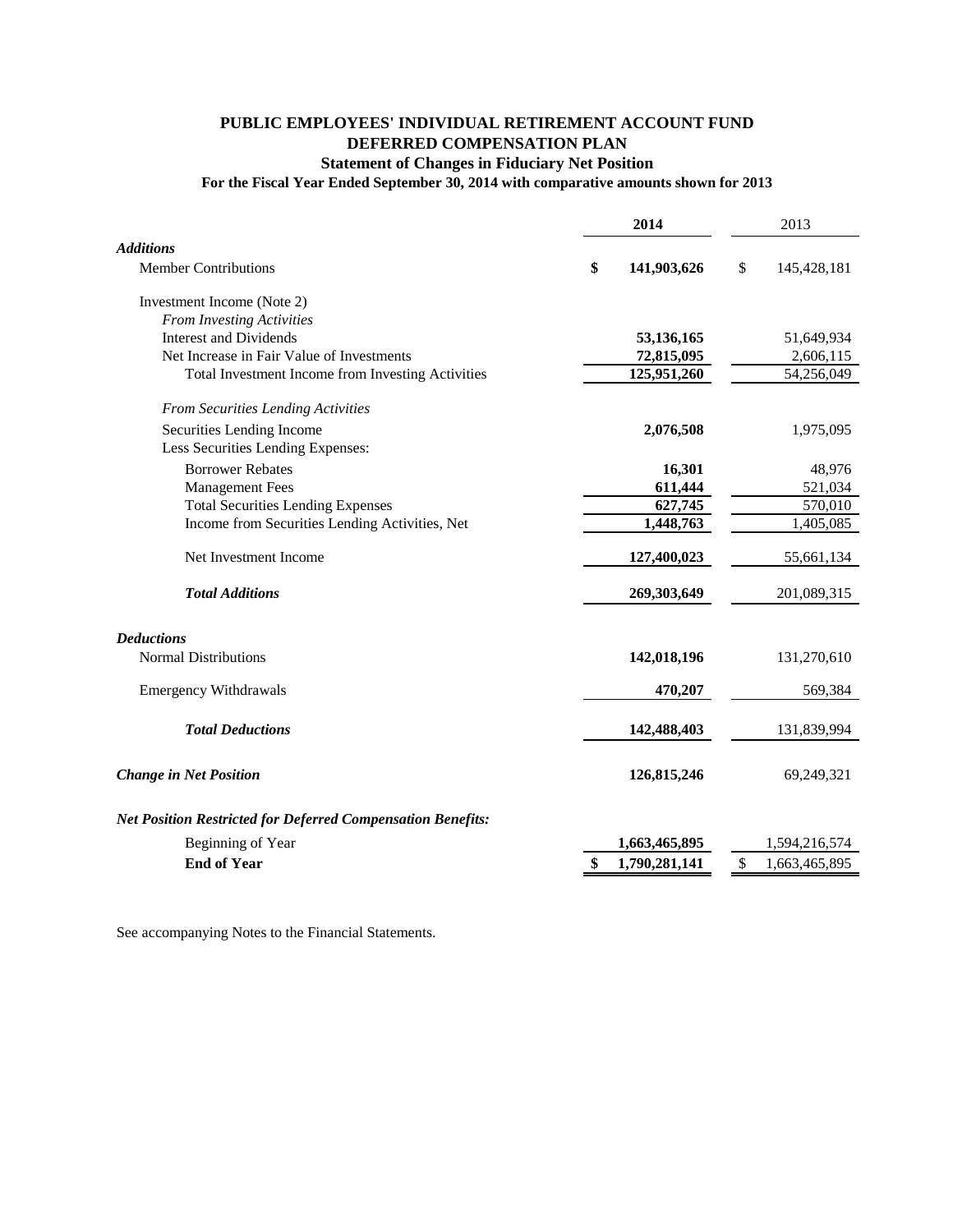#### **1) Organization and Summary of Significant Accounting Policies**

#### **A. Plan Description**

On November 26, 1986, the Public Employees' Individual Retirement Account Fund (PEIRAF) Board of Control established the Public Employees' Individual Retirement Account Fund/Deferred Compensation Plan (PEIRAF/DCP) under the provisions of Act 1986-685 of the Alabama Legislature to afford the PEIRAF members the greatest possible tax benefits under the federal income tax laws. The PEIRAF/DCP operates as a deferred compensation plan as defined in Section 457 of the Internal Revenue Code of the United States and began receiving deferred portions of employees' income on January 1, 1987. The responsibility for the general administration and operation of the PEIRAF/DCP is vested in its Board of Control. In accordance with the Governmental Accounting Standards Board (GASB) pronouncements, the PEIRAF/DCP is considered a component unit of the State of Alabama (State) and is included in the State's *Comprehensive Annual Financial Report*.

Effective January 1, 2014, each member may defer a maximum of \$17,500 per calendar year. Any member, age 50 and older, may make additional deferrals of \$5,500 for calendar year 2014. A member may "catch-up" unused eligible amounts for one to three years if the member did not defer the maximum deferral amount in the years beginning with 1986 and was eligible to participate. In order to make these additional deferrals ("catch-up" deferrals), a member must be within three years of normal retirement and be eligible for an unreduced pension.

PEIRAF/DCP investments are participant-directed in either a S&P 500 Index Fund or in fixed income investments such as corporate bonds, U.S. agency obligations, government national mortgage association securities, and commercial paper.

All members of the Teachers' Retirement System of Alabama (TRS), the Employees' Retirement System of Alabama (ERS), the Judicial Retirement Fund (JRF), and employees of employers eligible to participate in the ERS pursuant to provisions of the *Code of Alabama 1975, Section 36-27-6*, and public officials and employees of the State of Alabama or any political subdivision thereof (collectively, participating employers) are members of the PEIRAF/DCP and are eligible to participate. As of September 30, 2014, there were 35,265 participants.

Effective October 1, 1997, the PEIRAF/DCP adopted Trust status in compliance with The Small Business Job Protection Act of 1996. Deferred income and investment earnings are held in trust for the exclusive benefit of the PEIRAF/DCP's participants and their beneficiaries.

#### **B. Cash**

Cash consists of deposits held by the State Treasurer in the PEIRAF/DCP's name. Deposits are entirely insured by the Federal Deposit Insurance Corporation or protected under the Security for Alabama Funds Enhancement (SAFE) Program. The *Code of Alabama 1975,* as amended, requires all State organizations to participate in the SAFE Program. The SAFE Program is a multiple financial institution collateral pool. The SAFE Program requires all public funds to be deposited in a financial institution designated by the State Treasurer as a qualified public depository. Each qualified public depository is required to pledge collateral in accordance with the rules established by the SAFE Board of Directors. In the event that a qualified public depository defaults or becomes insolvent and the pledged collateral is insufficient to satisfy the claims of public depositors, the *Code of Alabama 1975, Section 41-14A-9(3)* authorizes the State Treasurer to make assessments against the other qualified public depositories in the pool so that there will be no loss of public funds.

#### **C. Basis of Accounting**

The PEIRAF/DCP is a private purpose trust fund that operates under the accrual basis of accounting using the economic resources measurement focus. Revenues are recognized when earned and expenses are recognized when incurred, regardless of the timing of the cash flows in accordance with standards of the GASB. Subsequent events were evaluated by management through the date the financial statements were issued.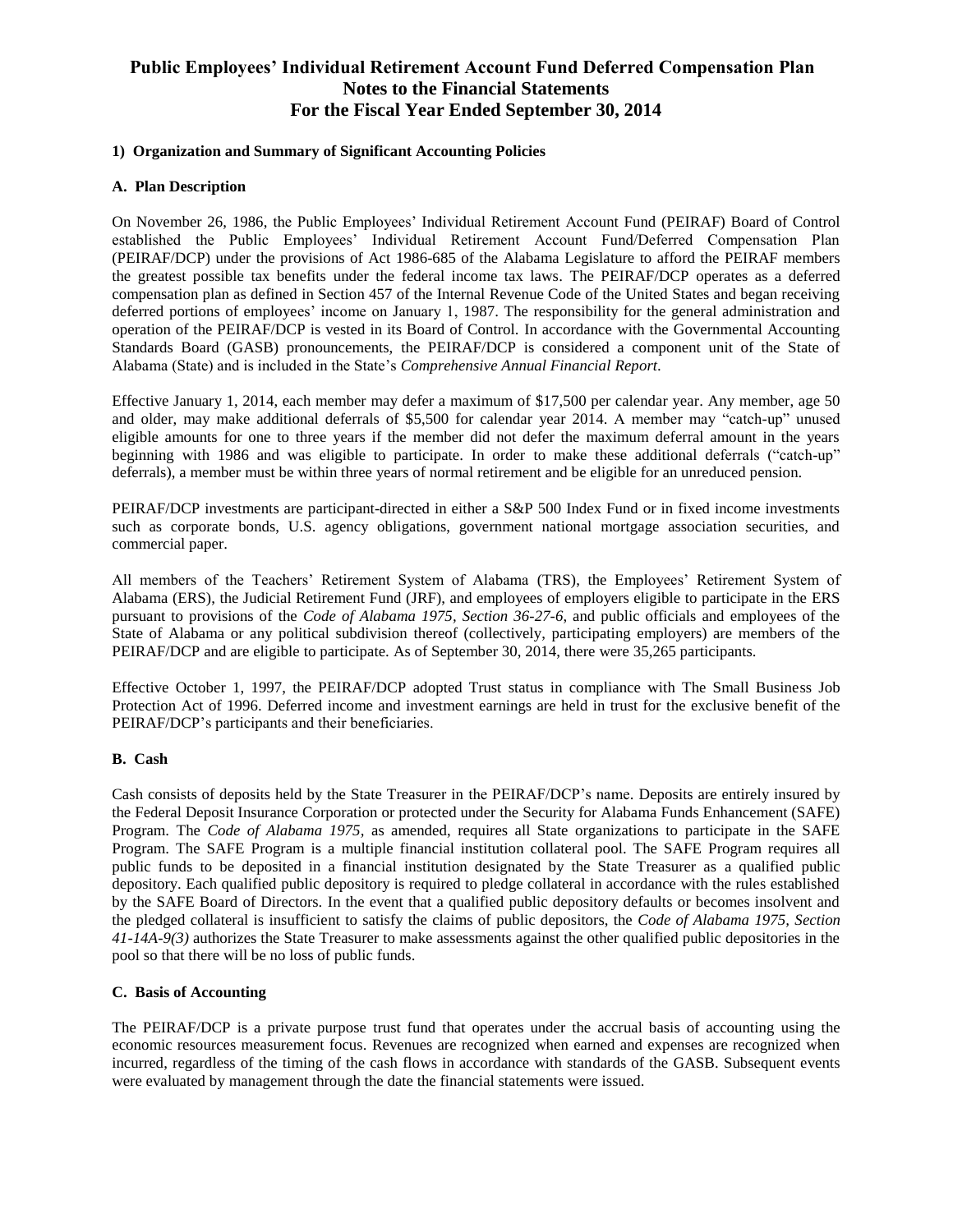#### **D. Investments**

The Board of Control has the authority and responsibility to invest and reinvest available funds, through the Secretary-Treasurer of the ERS, in bonds, mortgage-backed securities, common and preferred stocks, and other investment vehicles with the care, skill, prudence, and diligence under the circumstances then prevailing that a prudent person acting in a like capacity and familiar with such matters would use.

All investments are carried at fair value. Short-term investments are reported at cost, which approximates fair value. Securities traded on national exchanges are valued at the last reported sales price at current exchange rates. Mortgage-backed securities are reported based on estimated future principal and interest payments discounted at the prevailing interest rate for similar instruments. Generally, private placements are valued based on the selling price of similar investments sold in the open market. In those instances where there are no similar investments sold in the open market, an independent appraisal is performed to determine the fair value of the private placements.

#### **E. Income Distribution**

All investment income earned on the accrual basis is posted monthly to member accounts based on average daily balances. Income posted to member accounts was at an annual rate of 4.17% for the fixed investment option. Income posted to member accounts was at an annual rate of 19.67% for the stock investment option.

#### **F. Administrative Costs**

Under the provisions of Act 2001-1061 of the Alabama Legislature, the administrative costs incurred directly for the operation of the PEIRAF/DCP are provided from the expense funds of the TRS and the ERS.

#### **G. Distribution Policy**

An employee may retire or terminate service and receive a lump-sum distribution, a partial distribution followed by equal monthly payments, or a monthly disbursement. The Internal Revenue Code and Regulations require that distributions to the member begin no later than April 1 of the calendar year following the calendar year in which the employee attains age 70-1/2 or retires, whichever is later. Generally, distributions may begin at any age following retirement or separation of service. Normal distributions include monthly benefit disbursements, lump-sum distributions upon retirement or separation of service, and rollovers to other qualified plans. Member withdrawals include emergency disbursements.

#### **H. Comparative Statements**

The basic financial statements include the prior fiscal year *Statement of Fiduciary Net Position* and the *Statement of Changes in Fiduciary Net Position* for comparative purposes only. Prior fiscal year note disclosures are not included. Therefore, the prior fiscal year basic financial statement presentation does not meet the minimum level of detail required for a presentation in conformity with U.S. generally accepted accounting principles. Accordingly, the prior fiscal year statements should be read in conjunction with the PEIRAF/DCP's prior fiscal year financial report from which the prior fiscal year statements were derived.

#### **I. Use of Estimates**

The preparation of financial statements in conformity with U.S. generally accepted accounting principles requires management to make estimates and assumptions that affect the reported amounts and disclosures in the financial statements. Actual results may differ from these estimates.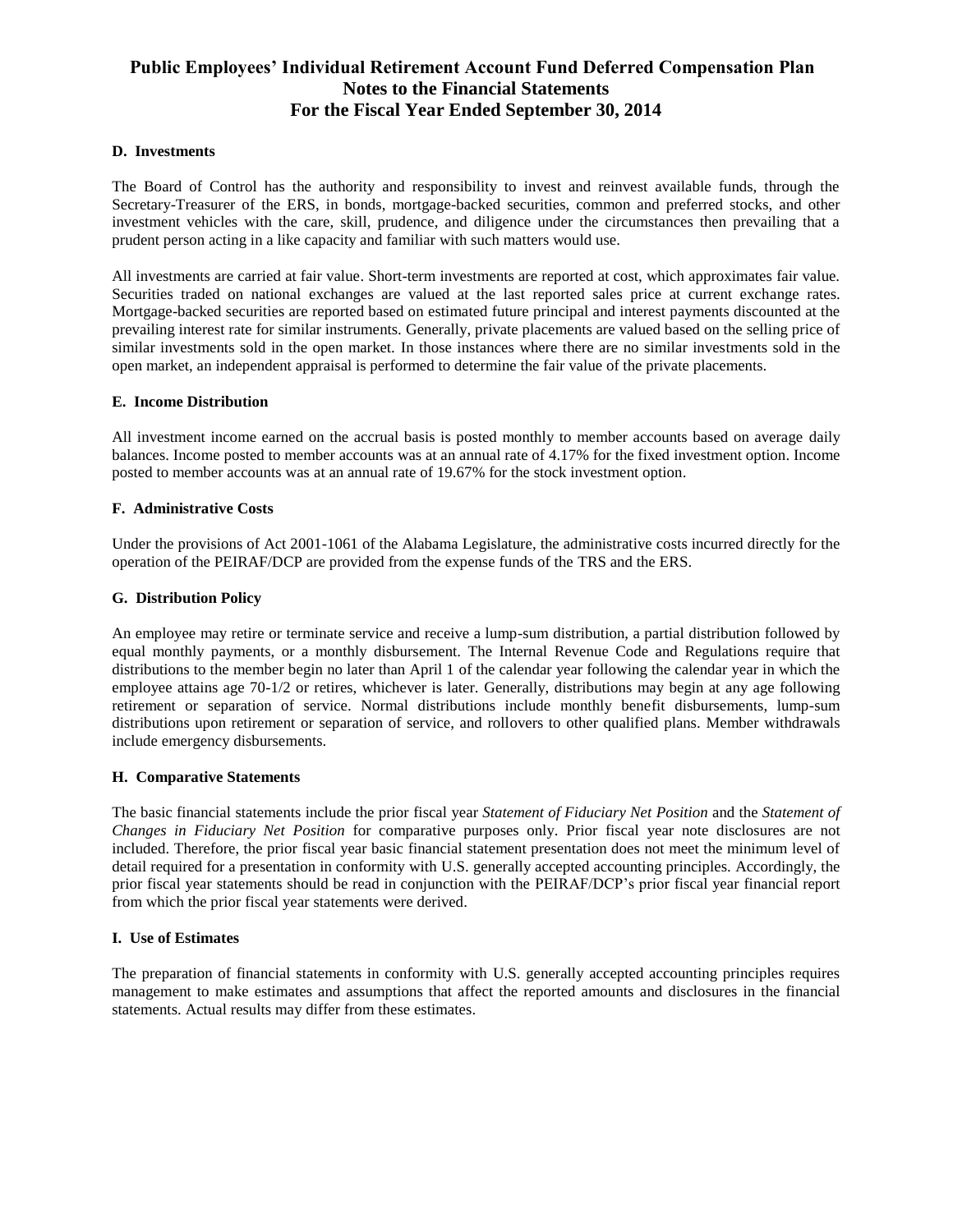#### **2) Investments**

#### **A. Investment Risks**

Investments are subject to certain types of risks, including interest rate risk, custodial credit risk, credit quality risk, and concentration of credit risk. The following describes those risks:

*Interest Rate Risk* – The fair value of fixed-maturity investments fluctuates in response to changes in market interest rates. Increases in prevailing interest rates generally translate into decreases in fair value of those instruments. The fair value of interest sensitive instruments may also be affected by the creditworthiness of the issuer, prepayment options, relative values of alternative investments, and other general market conditions. Certain fixed maturity investments have call provisions that could result in shorter maturity periods.

*Custodial Credit Risk* – Custodial credit risk is the risk that an entity will not be able to recover the value of its investments or collateral securities that are in the possession of an outside party if the counterparty fails. The PEIRAF/DCP's custodial credit risk policy requires the custodial agent to hold or direct its agents or subcustodians to hold, for the account of the PEIRAF/DCP, all securities and other non-cash property other than securities in the Federal Reserve book-entry system, in a clearing agency which acts as a securities depository, or in another bookentry system. The PEIRAF/DCP's safekeeping agent holds all investments of the PEIRAF/DCP in the PEIRAF/DCP's name except for securities in the securities lending program.

*Credit Quality* – Nationally recognized statistical rating organizations provide ratings of debt securities' quality based on a variety of factors, such as the financial condition of the issuers, which provide investors with some idea of the issuer's ability to meet its obligations. Domestic fixed-maturity investments may consist of rated or non-rated securities. Short-term investments may consist of commercial paper rated at least A-2 and/or P-2, repurchase agreements, short-term U.S. securities, and other money market investments.

*Concentration of Credit Risk* – The distribution of investments between fixed maturity investments and the S & P index fund is determined by member elections.

The following table provides information as of September 30, 2014, concerning the fair value of investments and interest rate risk:

|                                      |                  |                                        | <b>INVESTMENTS</b> |               |                   |                  |
|--------------------------------------|------------------|----------------------------------------|--------------------|---------------|-------------------|------------------|
|                                      |                  | <b>Maturity in Years at Fair Value</b> |                    |               |                   |                  |
|                                      | <b>Less</b>      |                                        |                    | More          | <b>Total Fair</b> |                  |
| <b>Type of Investment</b>            | Than 1           | $1-5$                                  | $6 - 10$           | Than 10       | Value             | Cost             |
| <b>Fixed Maturity</b>                |                  |                                        |                    |               |                   |                  |
| Domestic                             |                  |                                        |                    |               |                   |                  |
| Money Market Funds                   | 79,869,345<br>\$ | S                                      | \$                 | \$            | \$<br>79,869,345  | \$<br>79,869,345 |
| Commercial Paper                     | 90,489,060       |                                        |                    |               | 90,489,060        | 90,489,060       |
| U.S. Agency                          | 2,026,739        | 58,378,459                             | 27,519,037         | 3,761,590     | 91,685,825        | 89,435,179       |
| U.S. Government Guaranteed           | 38,577,823       | 56,309,573                             | 225,632,669        | 14,875,505    | 335,395,570       | 333, 321, 526    |
| Corporate Bonds                      | 105,511,120      | 224, 203, 453                          | 86,040,185         | 94,099,753    | 509,854,511       | 485,649,507      |
| <b>Private Placements</b>            | 1,046,136        |                                        |                    | 4,698,960     | 5,745,096         | 5,675,081        |
| <b>GNMAs</b>                         |                  |                                        | 31,348             | 20,292,653    | 20,324,001        | 20,568,795       |
| <b>CMO</b>                           |                  | 4,972,560                              |                    | 157,589,438   | 162,561,998       | 162,030,880      |
| <b>Total Domestic Fixed Maturity</b> | \$317,520,223    | \$343,864,045                          | \$339,223,239      | \$295,317,899 | 1,295,925,406     | 1,267,039,373    |
| Equities                             |                  |                                        |                    |               |                   |                  |
| Domestic                             |                  |                                        |                    |               | 486,802,864       | 322,383,892      |
| <b>Total Investments</b>             |                  |                                        |                    |               | \$1,782,728,270   | \$1,589,423,265  |
|                                      |                  |                                        |                    |               |                   |                  |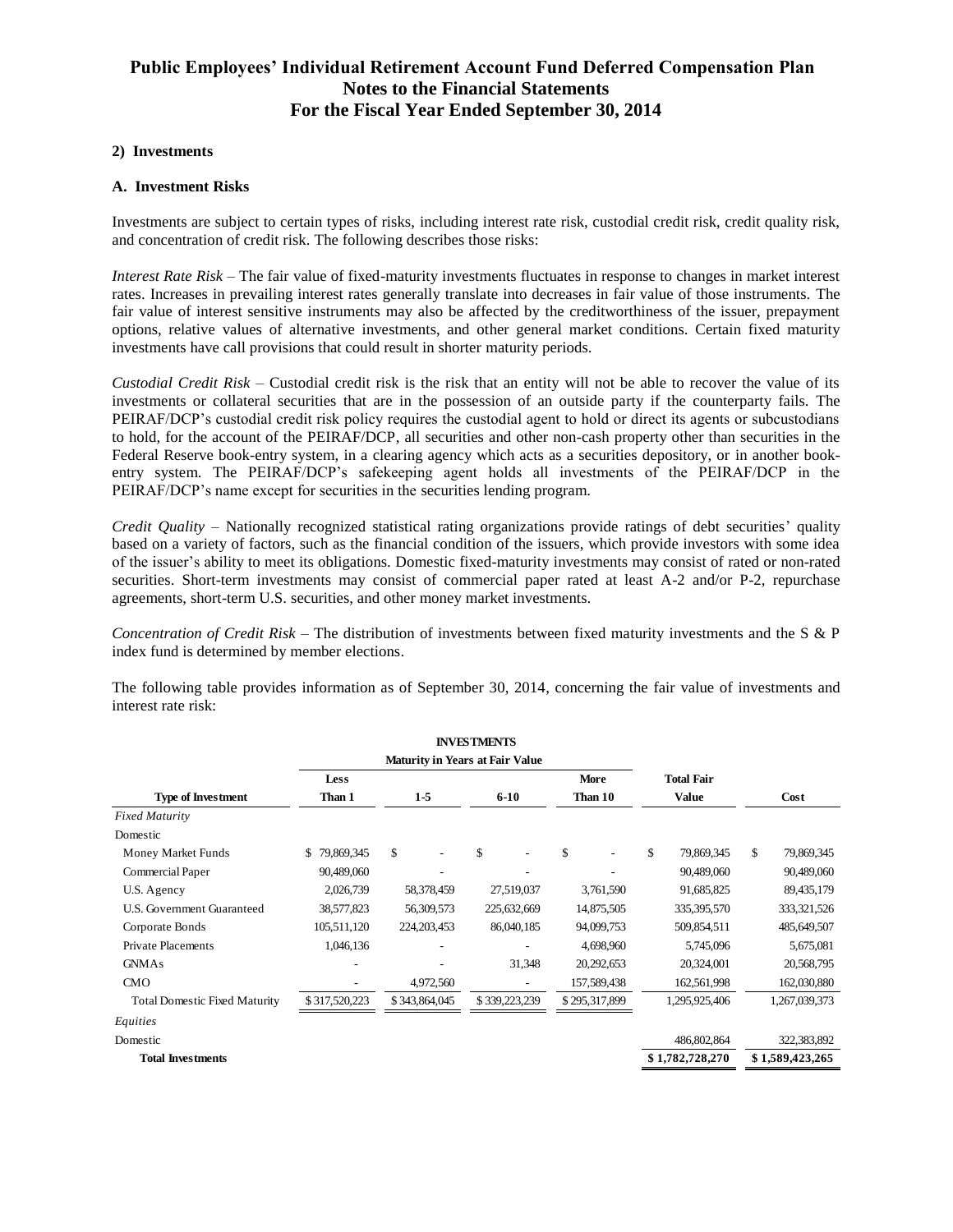#### **A. Investment Risks, Continued**

The following table provides information as of September 30, 2014, concerning credit risk:

| Moody's                       | Cost              | <b>Fair Value</b> | <b>Fair Value as a</b><br>Percentage of<br><b>Total</b> |
|-------------------------------|-------------------|-------------------|---------------------------------------------------------|
| Aaa <sup>1</sup>              | \$<br>599,886,341 | \$<br>604,040,019 | 46.61                                                   |
| Aal                           | 50,638,636        | 50,445,496        | 3.89                                                    |
| Aa2                           | 4,914,580         | 5,273,646         | 0.41                                                    |
| Aa3                           | 5,483,525         | 6,689,800         | 0.52                                                    |
| $P-1$                         | 87,868,179        | 87,868,179        | 6.78                                                    |
| $P-2$                         | 82,490,225        | 82,490,225        | 6.37                                                    |
| A <sub>1</sub>                | 31,693,238        | 34,354,730        | 2.65                                                    |
| A <sub>2</sub>                | 33,195,736        | 34,894,567        | 2.69                                                    |
| A <sub>3</sub>                | 55,000,446        | 58,877,564        | 4.54                                                    |
| Baa1                          | 100,503,635       | 105,295,741       | 8.13                                                    |
| Baa2                          | 104,972,504       | 111,877,630       | 8.63                                                    |
| Baa3                          | 33,504,575        | 33,792,527        | 2.61                                                    |
| Ba1                           | 12,799,217        | 13,625,557        | 1.05                                                    |
| Ba <sub>2</sub>               | 6,382,702         | 5,775,155         | 0.45                                                    |
| Ba3                           | 3,878,963         | 4,551,865         | 0.35                                                    |
| Caa2                          | 2,114,803         | 2,067,285         | 0.16                                                    |
| Not Rated <sup>2</sup>        | 51,712,068        | 54,005,420        | 4.16                                                    |
| <b>Total Fixed Maturities</b> | \$1,267,039,373   | \$1,295,925,406   | 100.00                                                  |

#### **RATINGS OF FIXED MATURITIES**

|                               |                   |                   | Fair Value as a<br>Percentage of |
|-------------------------------|-------------------|-------------------|----------------------------------|
| <b>Standard &amp; Poor's</b>  | Cost              | <b>Fair Value</b> | <b>Total</b>                     |
| $AA + 1$                      | \$<br>627,138,087 | \$<br>633,070,254 | 48.85                            |
| AA                            | 47,238,218        | 47,434,719        | 3.66                             |
| $AA-$                         | 10,150,741        | 11,476,276        | 0.89                             |
| $A-1$                         | 106,866,845       | 106,866,845       | 8.25                             |
| $A-2$                         | 63,491,559        | 63,491,559        | 4.90                             |
| $A+$                          | 7,342,299         | 7,847,394         | 0.61                             |
| A                             | 42,785,809        | 45,548,685        | 3.51                             |
| $A -$                         | 105,842,030       | 111,723,101       | 8.62                             |
| $BBB+$                        | 111,631,741       | 118,414,990       | 9.14                             |
| <b>BBB</b>                    | 91,717,211        | 95,187,768        | 7.35                             |
| BBB-                          | 24,860,754        | 26,306,774        | 2.03                             |
| $BB+$                         | 4,431,178         | 4,537,969         | 0.35                             |
| BB                            | 3,878,963         | 4,551,865         | 0.35                             |
| BB-                           | 6,382,702         | 5,775,155         | 0.45                             |
| CCC-                          | 2,114,803         | 2,067,285         | 0.16                             |
| Not Rated <sup>2</sup>        | 11,166,433        | 11,624,767        | 0.88                             |
| <b>Total Fixed Maturities</b> | \$1,267,039,373   | \$1,295,925,406   | 100.00                           |

 $^{\rm 1}$  Includes securities guaranteed by the U.S. Government.

² Primarily consists of private placements.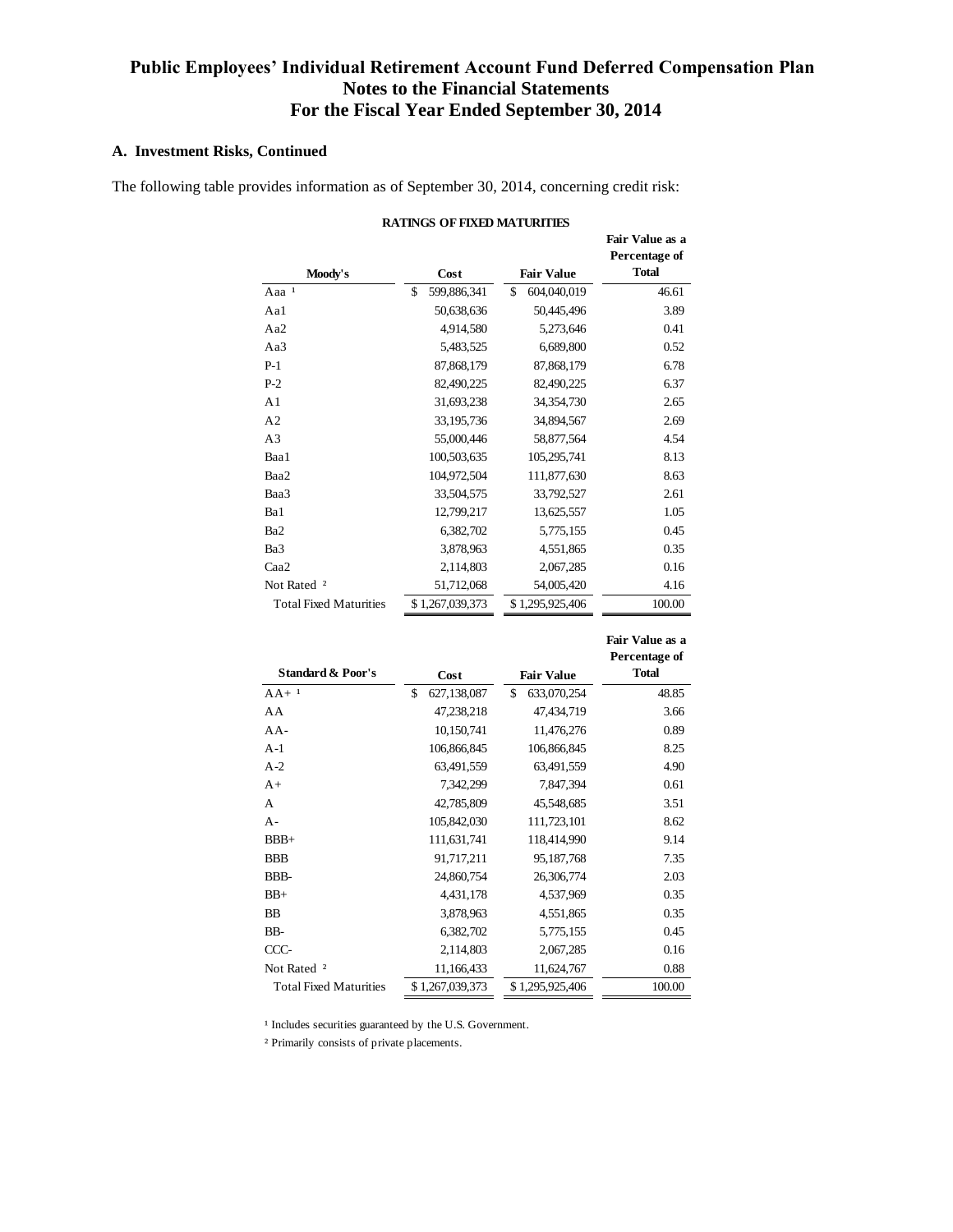#### **B. Concentration of Investments**

As of September 30, 2014, the PEIRAF/DCP owned debt securities of the Federal National Mortgage Association (Fannie Mae), which represented approximately, 9.06% of the total fair value of investments.

#### **C. Securities Lending Program**

The PEIRAF/DCP is authorized by the Board of Control to participate in a securities lending program. The PEIRAF/DCP's custodian, State Street Bank and Trust Company (State Street), administers the program. Certain securities from the PEIRAF/DCP are loaned to borrowers approved by the PEIRAF/DCP for collateral that will be returned for the same securities in the future. Approved borrowers provide acceptable collateral in the form of cash (U.S. dollar and foreign currency), U.S. and non U.S. equities, assets permissible under Rule 15c3-3 of the Exchange Act of 1934, and other collateral as the parties may agree to in writing from time to time. All security loans are open loans and can be terminated on demand by the PEIRAF/DCP or borrower. The initial collateral received shall have (depending on the nature of the loaned securities and the collateral received), a value of 102% or 105% of the fair value of the loaned securities, or such other value, not less than 102% of the fair value of the loaned securities, as may be applicable in the jurisdiction in which such loaned securities are customarily traded. Pursuant to the terms of the applicable securities loan agreement, State Street shall, in accordance with State Street's reasonable and customary practices, mark loaned securities and collateral to their fair value each business day based upon the fair value of the collateral and the loaned securities at the close of business, employing the most recently available pricing information and shall receive and deliver collateral in order to maintain the value of the collateral at no less than 100% of the fair value of the loaned securities.

The PEIRAF/DCP cannot pledge or sell collateral securities received unless the borrower defaults. Cash collateral is invested in the State Street Quality D Short-Term Investments Fund (QDF). The collateral fund is separated into two pools, a liquidity pool and a duration pool. The split allows greater flexibility in managing the available liquidity in the investment in the fund and the outstanding balance of securities on loan.

The following describes the QDF's guidelines for the liquidity pool: The QDF's Investment Manager shall maintain the dollar-weighted average maturity of the QDF in a manner that the Investment Manager believes is appropriate to the objective of QDF, provided, that (i) in no event shall any eligible security be acquired with a remaining legal final maturity (i.e., the date on which principal must be repaid) of greater than 18 months, (ii) the Investment Manager shall endeavor to maintain a dollar-weighted average maturity of the QDF not to exceed 75 calendar days, and (iii) the Investment Manager shall endeavor to maintain a dollar-weighted average maturity to final of QDF not to exceed 180 calendar days. Additionally, at the time of purchase, all eligible securities with maturities of 13 months or less shall be rated at least A1, P1, or F1 by at least two of the following nationally recognized statistical rating organizations: Standard & Poor's Corp. ("S&P"), Moody's Investor Services, Inc. ("Moody's"), or Fitch, Inc. ("Fitch"), or be determined by the Investment Manager to be of comparable quality. Additionally, all eligible securities with maturities in excess of 13 months shall be rated at least A-, A3, or A- by at least two of the following nationally recognized statistical rating organizations: S&P, Moody's, or Fitch or be determined by the Investment Manager to be of comparable quality. The QDF may invest up to 10% of its assets at the time of purchase in commingled vehicles managed by the Trustee or its affiliates that conform to the Investment Policy Guidelines.

The following describes the QDF's guidelines for the duration pool: The QDF duration pool includes all assetbacked securities (regardless of maturity) and securities of any type with a remaining maturity of 91 days or greater. Each QDF investor owns a specified percentage interest in the duration pool which is redeemable only in kind, not in cash. The QDF duration pool will not make additional investments.

As of September 30, 2014, the average loan term was 112 days. Cash collateral investments in the QDF are matured as needed to fulfill loan obligations. There is no direct matching of the maturities of the loans with the investments made with cash collateral.